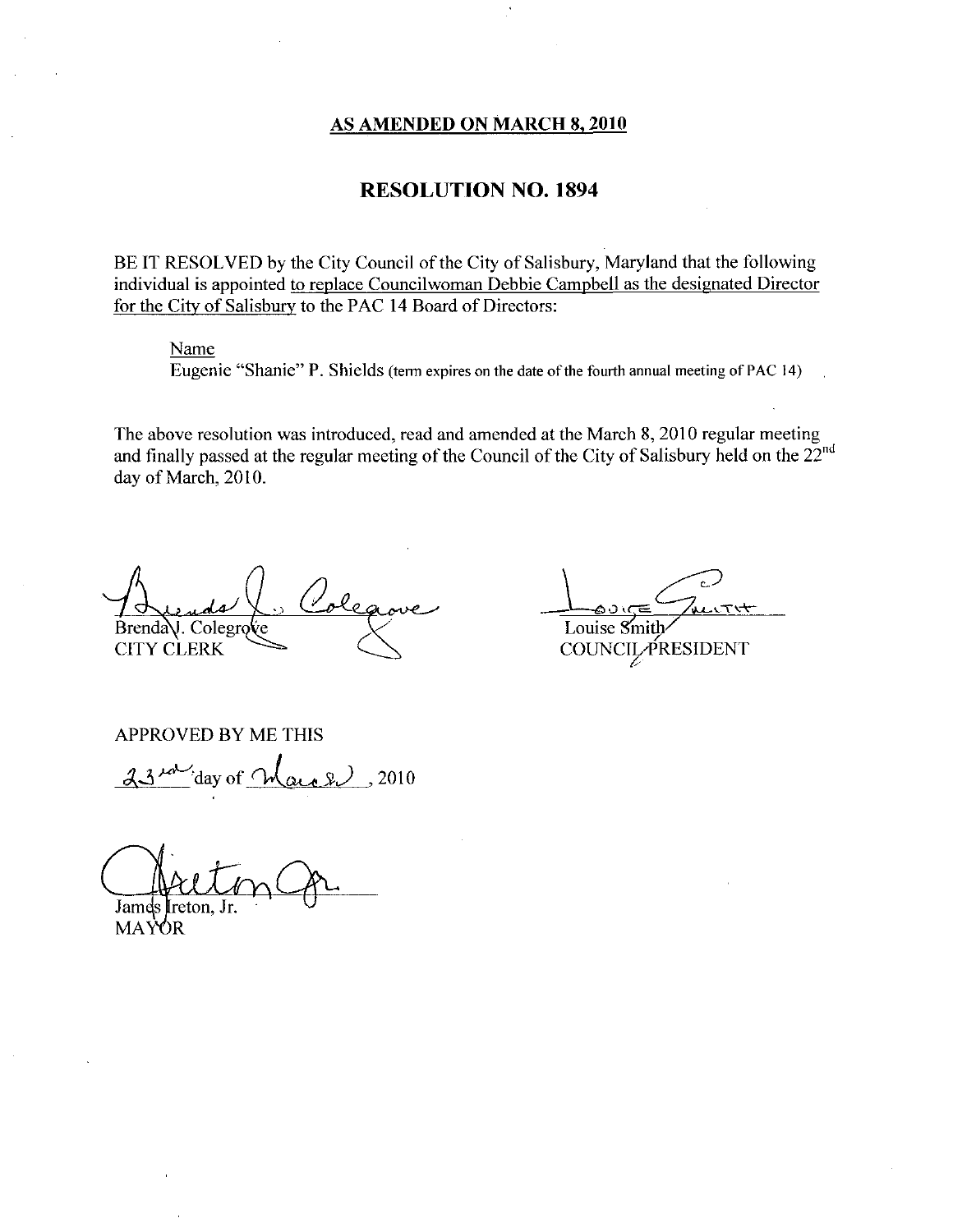#### INTER

## **SPEICE** MEMO

# $\frac{1}{\sqrt{\frac{1}{2}}}{\frac{1}{\sqrt{1}}}{\int_{410-548-3140}^{410-548-3140}}$

- To: City Council
- From: Brenda J. Colegrove, MMC City Clerk
- Subject: Resolution No. 1894 Appointment to PAC 14 Board of Directors
- **Date:** March 16, 2010

Resolution No. 1894, appointing Mrs. Shields to the PAC 14 Board of Directors, was on the Date: March 16, 2010<br>Resolution No. 1894, appointing Mrs. Shields to the PAC 14 Board of Directors, was on the<br>Council's regular meeting agenda of March 8, 2010. An amendment to the Resolution was<br>passed by Council, howeve passed by Council, however, the vote to approve the Resolution as amended did not occur.

Resolution No. 1894, as amended on March 8, 2010, is placed on the March 22, 2010 agenda for final vote by Council

cc: Mayor Ireton John Pick Paul Wilber